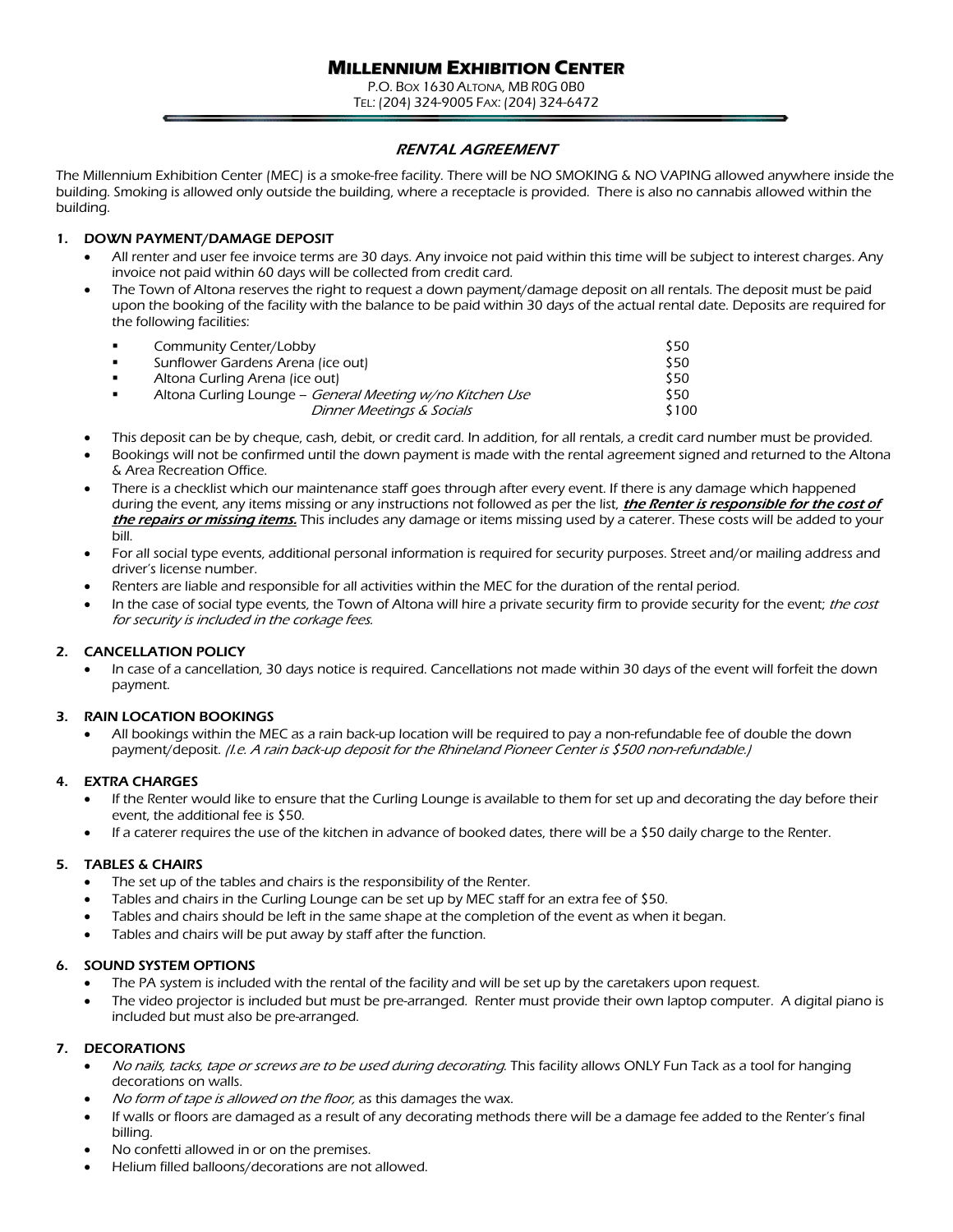• All decorations must be removed by the Renter immediately after the function.

### 8. OTHER

In particular, and without limiting the generality of the following, the Renter acknowledges and agrees that:

- i. The building owners, operators, police and liquor inspection have a lawful right of entry to inspect the Premises at any time during the Function and to enforce all applicable laws.
- ii. The Renter is liable for any and all damage to the Premises which occurs during the Period of Occupancy. The Town may, entirely in its own discretion, relieve the Renter from liability upon production of evidence satisfactory to the Town that the damage occurred from a cause entirely unrelated to the function.
- iii. The Renter's right of occupancy for the Premises hereunder shall be immediately forfeit and at an end and the Renter shall forthwith surrender possession of the Remises to the Town if any liability insurance to be provided hereunder is cancelled or reduced below the minimum coverage required for the Function.
- iv. The Renter shall indemnify and save harmless the Town from and against any and all claims, demands, actions, loss, costs, damages or expenses whatsoever for which the Town shall or may become liable or incur or suffer as a covenant, term or provision of this Agreement, or by reason of any injury occasioned to, or suffered by, any person or damage to any property, arising by reason of any wrongful act, neglect or default on the part of the Renter or any of its employees, agents, contractors, customers, licenses, invitees, or any other person permitted by the Renter to be on the Premises.
- v. The Town shall not be liable nor responsible in any way for any personal or consequential injury of any nature whatsoever that may be suffered or sustained by the Renter or by any employee, agent, customers, licensees, invitees, or any other person while such person is in or about the Premises, save such as is caused by the gross negligence of the Town, its agents, servants and employees. For greater certainty, but without restricting the generality of the foregoing, the Town shall not be liable for:
	- a. Any damage or damages of any nature whatsoever to any property caused by failure, breakdown or other cause, to supply adequate drainage, snow or ice removal, or by interruption or failure of any service or utility or elevator or escalator or other service, or by steam, water, rain, snow, or other substances leaking into, issuing or flowing into any part of the Premises or from the water, stream, sprinkler or drainage pipes or plumbing of the Premises, or from any other place or quarter, or for any damage caused by anything done or omitted to be done by any other renter, its agents, servants, employees, licensees, or invitees;
	- b. Any act, omission, theft, malfeasance or negligence on the part of any agent, contractor or person from time to time employed by the Town to perform janitor services, security services, supervision or any other work in or about the Premises; or
	- c. Loss or damage, however caused, to books, records, files, money, securities, negotiable instruments, papers, computer equipment (including hardware and software) or other valuables of the Renter, its agents, employees, servants, licensees, and invitees;
- vi. And the Renter shall indemnify the Town against and from all loss, costs, claims, or demands in respect of any injury, loss or damage referred to above.
- vii. The Renter shall not occupy the Premises without first providing evidence in writing satisfactory to the Town of comprehensive general liability insurance for the mutual benefit of both the Renter and the Town, against claims for bodily injury, including death, and property damage or loss arising out of the use or occupation of the Premises by the Renter, its agents, servants, employees, contractors and invitees; such insurance shall be for the amount of not less than Two Million (\$2,000,000.00) Dollars per occurrence with a maximum aggregate of Two Million (\$2,000,000.00) Dollars. However, the Town reserves the right to refuse to provide said coverage, thereby releasing the Town from any potential liability claim from the event.
- viii. The Renter has read this agreement in its entirety and understands the terms and provisions thereof and if an individual is of the age of majority.

### 9. NO SOCIAL GATHERINGS KNOWN AS "RAVES" ARE ALLOWED WITHIN THE FACILITY.

The Town of Altona reserves the right to restrict, refuse, or decline any rental requests that are deemed inappropriate by management. This may or may not include rentals that are known to have caused previous issues or issues in other facilities, usage of illegal substances, and any other cause as determined by the management.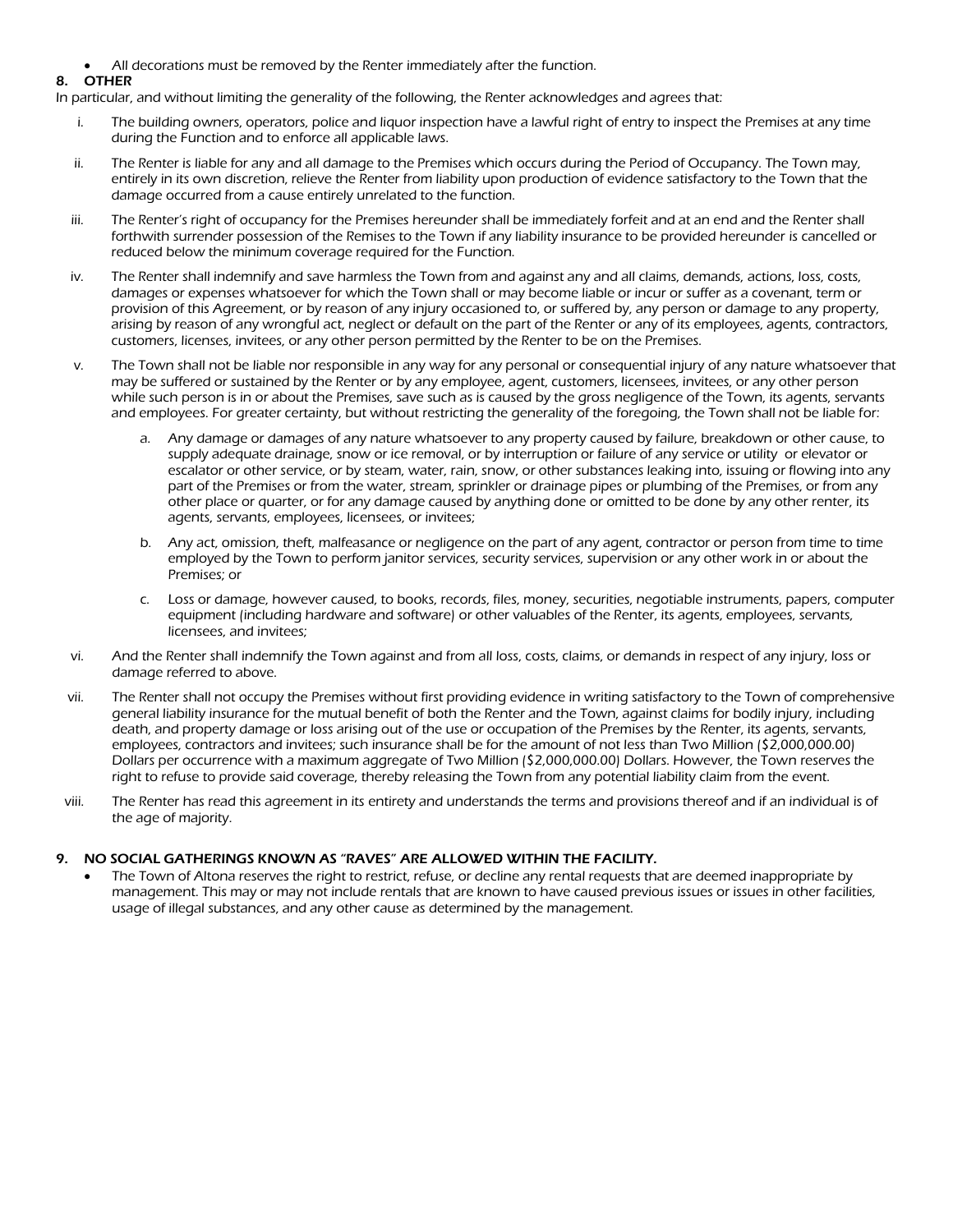# **MILLENNIUM EXHIBITION CENTER**

RENTAL FEES (ALL FEES ARE PLUS GST)

#### MILLENNIUM EXHIBITION CENTER

| Craft/Meeting Room - up to 4 hours<br>over 4 hours | \$75<br>\$125 |
|----------------------------------------------------|---------------|
| Small Meeting Room - up to 4 hours<br>over 4 hours | \$50<br>\$80  |
| Community Center (per day)                         | \$250.00      |
| Floor Games (per hour)                             | \$10          |
| <b>TRACK (PER DAY)</b>                             |               |
| Small South Section                                | \$25          |
| Large Middle Section                               | \$50          |
| Complete Space                                     | \$65          |
| <b>ARENA (PER DAY)</b>                             |               |
| Ice-Out Season                                     | \$315         |
| Arena & Curling Rink Together                      | \$350         |

PLEASE CHECK WITH THE REC. OFFICE FOR CURRENT ICE-IN ARENA RENTAL RATES.

### CURLING LOUNGE/ARENA (PER DAY) General Meetings **\$100**

| Gatherings with Meal (no kitchen use)      | \$150    |
|--------------------------------------------|----------|
| Socials (liquor permit required)           | \$300.00 |
| Dinner Meetings (weddings, banquets, etc.) | \$325    |
| Arena Ice-Out Season                       | \$175    |
| Main Floor Lobby                           | \$50     |

# **ALTONA CURLING CLUB (ACC) LOUNGE** KITCHEN RULES

- 1. All dishes, cutlery and utensils must be properly washed and returned to their original carts or shelves as labelled. Failure to do so will result in additional charges. No dishes, roasters, coffee perks, or any other equipment or property are to be taken from the Lounge for any reason.
- 2. All coffee perks and carafes must be cleaned properly.
- 3. Range, ovens, and ALL kitchen equipment used must be cleaned properly. Please ensure that all kitchen appliances are properly shut down after use.
- 4. The deep fryers and griddle are only to be used with prior special arrangement with the Town of Altona.
- 5. All garbage is to be placed in supplied garbage bags, tied and placed into the garbage containers located outside the North doors. All cardboard boxes, empty bottles and recyclable containers need to be separated and deposited into the recycling bin located next to the garbage bin outside the exit doors on the East side of the curling rink. If not, there will be a surcharge of \$25.
- 6. No tea towels or dish cloths should be removed from kitchen. The maintenance staff will launder all tea towels and dish cloths. If any are missing after your event you will be charged for them.
- 7. Please ensure that the dishwasher is **drained and turned off** after your event.
- 8. The caterer is responsible for providing any serving or food preparation items not provided by the MEC.
- 9. Caterers are required to provide evidence of a minimum of \$2,000,000 liability insurance before being allowed access to any kitchen facilities in the MEC.
- 10. Any and all food served in the M.E.C. shall be prepared either
	- Completely in the M.E.C. Curling Club kitchen or,
	- In a government inspected and approved kitchen such as a licenced caterer or restaurant, and then transported directly to the M.E.C. Curling Club or,
	- In one of the other two kitchens in the Millennium Exhibition Centre, and then transported directly to the M.E.C. Curling Club

NO food that is prepared in a non-government inspected and approved kitchen is allowed to be served in the Millennium Exhibition Centre.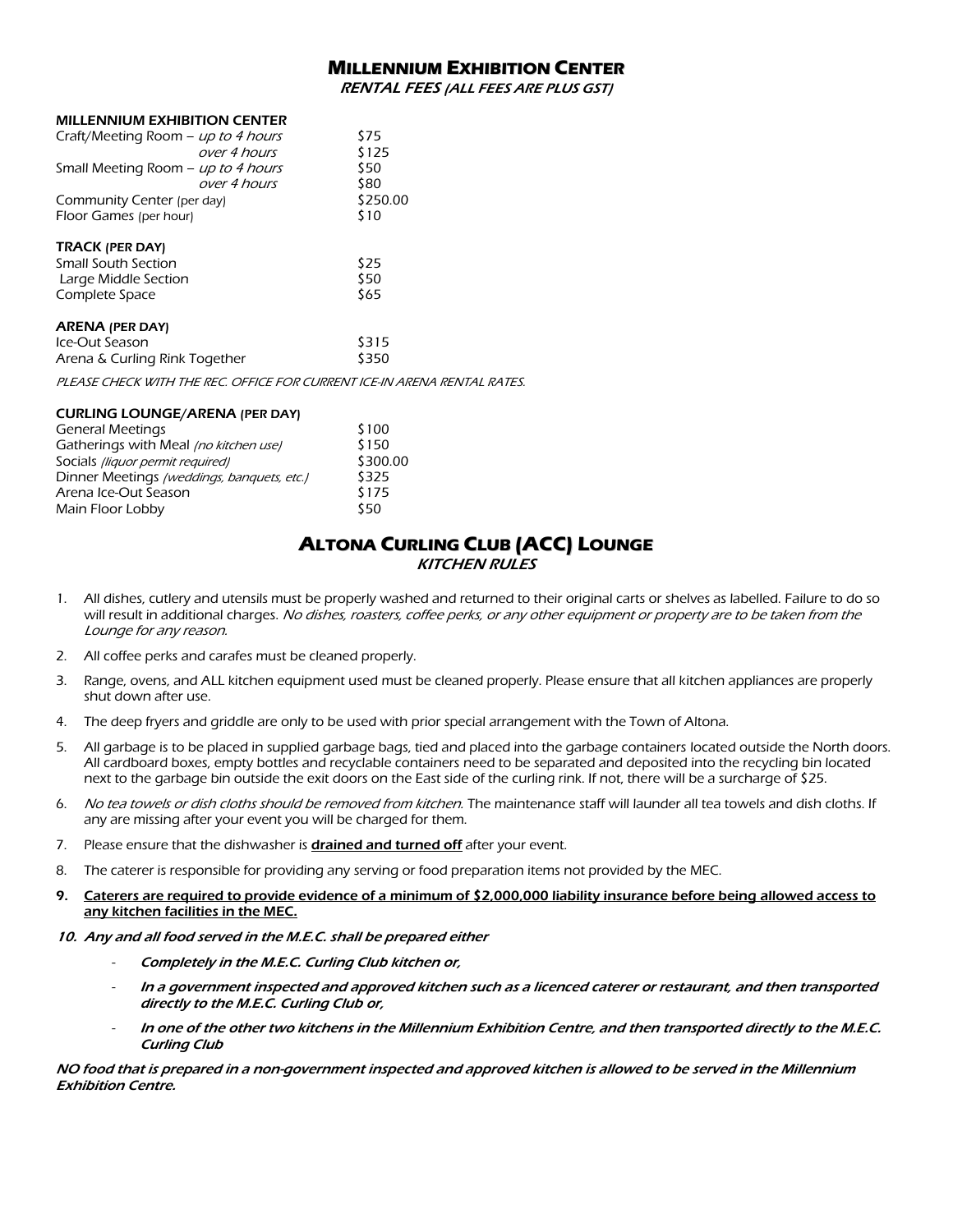# **ACC LOUNGE** RENTAL RATES, BAR RATES & RULES FOR ALL EVENTS EXCEPT SOCIALS

- 1. A \$100 down payment/damage deposit shall be made for all  $\overline{3}$  functions; as well, a credit card number must be provided. In case of a cancellation, 30 days notice is required. Cancellations not made within 30 days of the event will forfeit the \$100 down payment.
- 2. Anyone under the age of 18 is strictly prohibited from attending any social type event in the ACC Lounge where alcohol is to be served.
- 3. It is the responsibility of the Renter to apply for a temporary permit from the Manitoba Liquor Control Commission for their event and to post the permit during the event.
- 4. The Renter shall adhere to the regulations in the liquor permit. It is important to note that drinks are allowed ONLY IN THE LOUNGE. Drinks are not allowed in bathrooms, outside, etc.
- 5. All empty and full bottles MUST be removed the same day.
- 6. If serving food, all supplies and materials must be returned to their original locations.

The Lounge shall provide ICE, PRE-MIX, CUPS, and BARTENDERS and SECURITY STAFF AS REQUIRED. The Town of Altona will arrange for Bartenders and Security Staff; this is included in the corkage fees. Bartender/Security hours are from 8:00pm to 1:00am. Additional time is \$20 per hour, per staff person.

Corkage is calculated by the unit. One unit is one 25 oz. or 750 mL bottle of liquor or 24 bottles of beer, or one 2 L bottle of wine.

### Corkage charges are calculated as follows\*:

| 0 to 20 units sold    | \$250.00 |
|-----------------------|----------|
| 21 to 40 units sold   | \$475.00 |
| 41 to 60 units sold   | \$625.00 |
| 61 or more units sold | \$725.00 |
| *Plus GST             |          |

Please note that 'Social Events' have separate corkage charges, shown below.

# **ACC LOUNGE – 'SOCIAL EVENTS' ONLY**

### RENTAL RATES, BAR RATES & RULES

- 1. A \$300 down payment/damage deposit shall be made for all social functions; as well, a credit card number must be provided. In case of a cancellation, 30 days notice is required. Cancellations not made within 30 days of the event will forfeit the \$300 down payment.
- Anyone under the age of 18 is strictly prohibited from attending any social type event in the MEC where alcohol is to be served, excepting as per clauses 3 & 4 below:
- 3. That for pre-wedding socials special permission may be granted for minors to attend socials ONLY if permission is requested in writing, and that legal guardian(s) of the minor(s) to attend will be in attendance of the event and be in charge of said minor(s) for the entire event. Permission will ONLY be considered for immediate family members or the bride/groom and those that are in the actual wedding party (bridemaids/groomsmen).

In addition, for the annual Sunflower Festival social the queen contestants that are still minors be allowed to attend this event.

### 4. In accordance with M.L.C.C. requlations, minors will not be served alcohol at any event in the Millennium Exhibition Centre.

- 5. It is the responsibility of the Renter to apply for a temporary permit from the Manitoba Liquor Control Commission for their event and to post the permit during the event.
- 6. The Renter shall adhere to the regulations in the liquor permit. It is important to note that drinks are allowed ONLY IN THE LOUNGE. Drinks are not allowed in bathrooms, outside, etc.
- 7. All empty and full bottles MUST be removed the same day.
- 8. If serving food, all supplies and materials must be returned to their original locations.

The Lounge shall provide ICE, PRE-MIX, CUPS, and BARTENDERS and SECURITY STAFF AS REQUIRED. The Town of Altona will arrange for Bartenders and Security Staff; this is included in the corkage fees. Bartender/Security hours are from 8:00pm to 1:00am. Additional time is \$20 per hour, per person.

Corkage is calculated by the unit. One unit is one 25 oz. or 750 mL bottle of liquor or 24 bottles of beer, or one 2 L bottle of wine. Corkage charges are calculated as follows:

| 0 to 20 units sold    | \$600  |
|-----------------------|--------|
| 21 to 40 units sold   | \$875  |
| 41 to 60 units sold   | \$1275 |
| 61 or more units sold | \$1500 |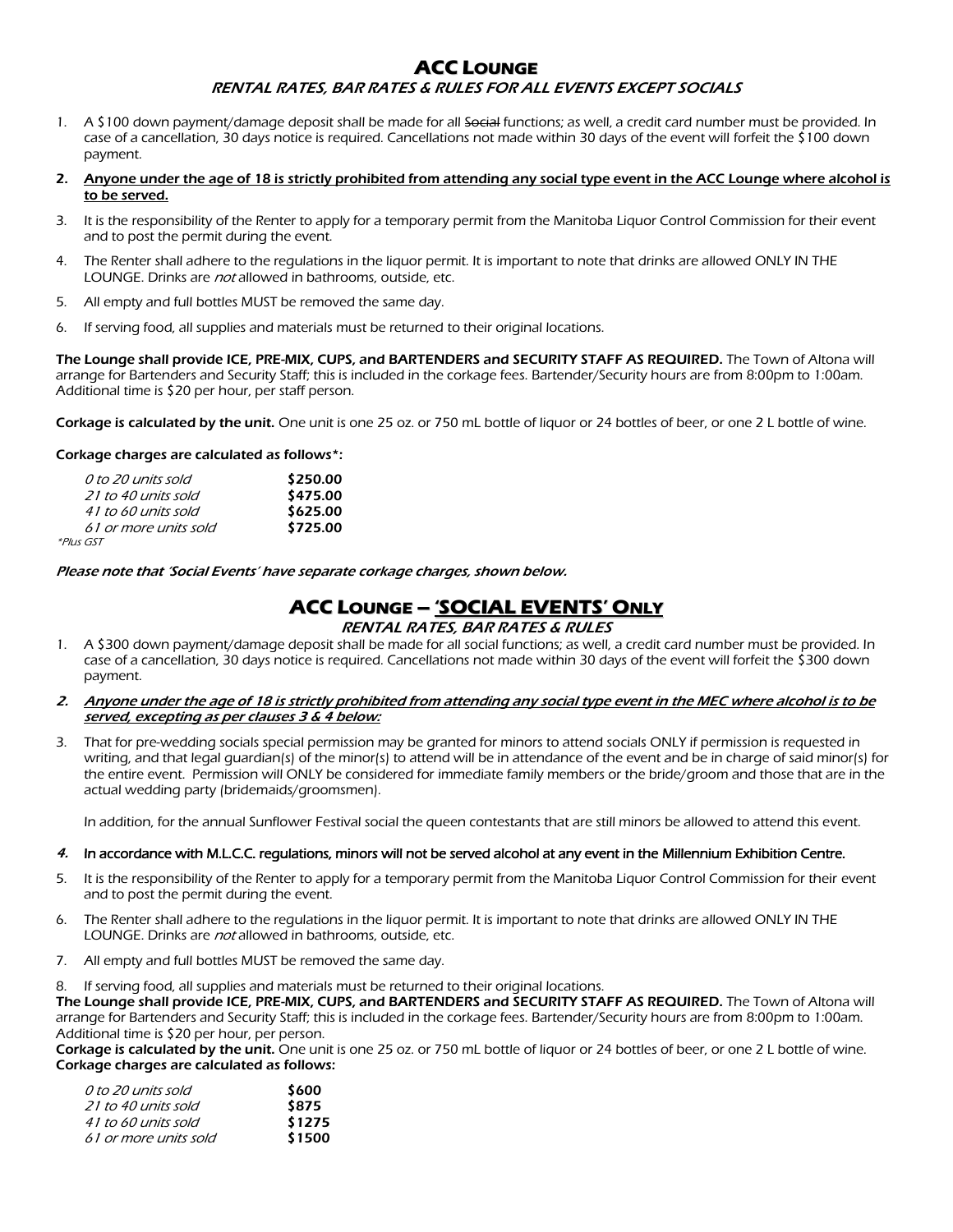# **MILLENNIUM EXHIBITION CENTER**

RENTAL AGREEMENT

|                                                         |                      | I/WE the undersigned, hereinafter called "the Renter", have rented:                                                                                                                                                                |        |  |
|---------------------------------------------------------|----------------------|------------------------------------------------------------------------------------------------------------------------------------------------------------------------------------------------------------------------------------|--------|--|
|                                                         |                      |                                                                                                                                                                                                                                    |        |  |
|                                                         | <i><b>IROOMI</b></i> |                                                                                                                                                                                                                                    | (DATE) |  |
|                                                         |                      | $\frac{1}{\sqrt{START}}$ to $\frac{1}{\sqrt{F(N/2)}$ , for $\frac{1}{\sqrt{TPEOF} \times (T/2)}$                                                                                                                                   |        |  |
|                                                         | (FINISH)             |                                                                                                                                                                                                                                    |        |  |
|                                                         |                      | I/WE realize that the building owners, operators, police and liquor inspectors have every right to inspect these premises at any time                                                                                              |        |  |
| during the function and to enforce the laws prevailing. |                      |                                                                                                                                                                                                                                    |        |  |
|                                                         |                      | <b>RENTER: CONTRACTE AND PROPERTY AND RESIDENT AND RESIDENT AND RESIDENT AND RESIDENT AND RESIDENT AND RESIDENT AND RESIDENT AND RESIDENT AND RESIDENT AND RESIDENT AND RESIDENT AND RESIDENT AND RESIDENT AND RESIDENT AND RE</b> |        |  |
|                                                         |                      |                                                                                                                                                                                                                                    |        |  |
|                                                         |                      |                                                                                                                                                                                                                                    |        |  |
|                                                         |                      |                                                                                                                                                                                                                                    |        |  |
|                                                         |                      |                                                                                                                                                                                                                                    |        |  |
|                                                         |                      |                                                                                                                                                                                                                                    |        |  |
|                                                         |                      | Credit card information must be provided for all rentals. Invoice terms are 30 days. Any invoices not paid within this time will be subject                                                                                        |        |  |
|                                                         |                      | to interest charges. Any invoices not paid within 60 days will be collected from credit card.                                                                                                                                      |        |  |
|                                                         |                      | I/WE have read the above agreement in its entirety and agree to all its terms and conditions.                                                                                                                                      |        |  |
|                                                         |                      | Renter Signature: The contract of the contract of the contract of the contract of the contract of the contract of the contract of the contract of the contract of the contract of the contract of the contract of the contract     |        |  |
|                                                         |                      |                                                                                                                                                                                                                                    |        |  |
|                                                         |                      | Please remember to enclose the required down payment/damage deposit to confirm your booking.<br>Cheques should be made payable to 'Town of Altona'.<br>Return to the Altona Recreation Office, Box 1630, Altona, MB R0G 0B0.       |        |  |

See Attachment 1 in regards to liability insurance application. See Attachment 2 in regards to liability insurance waiver.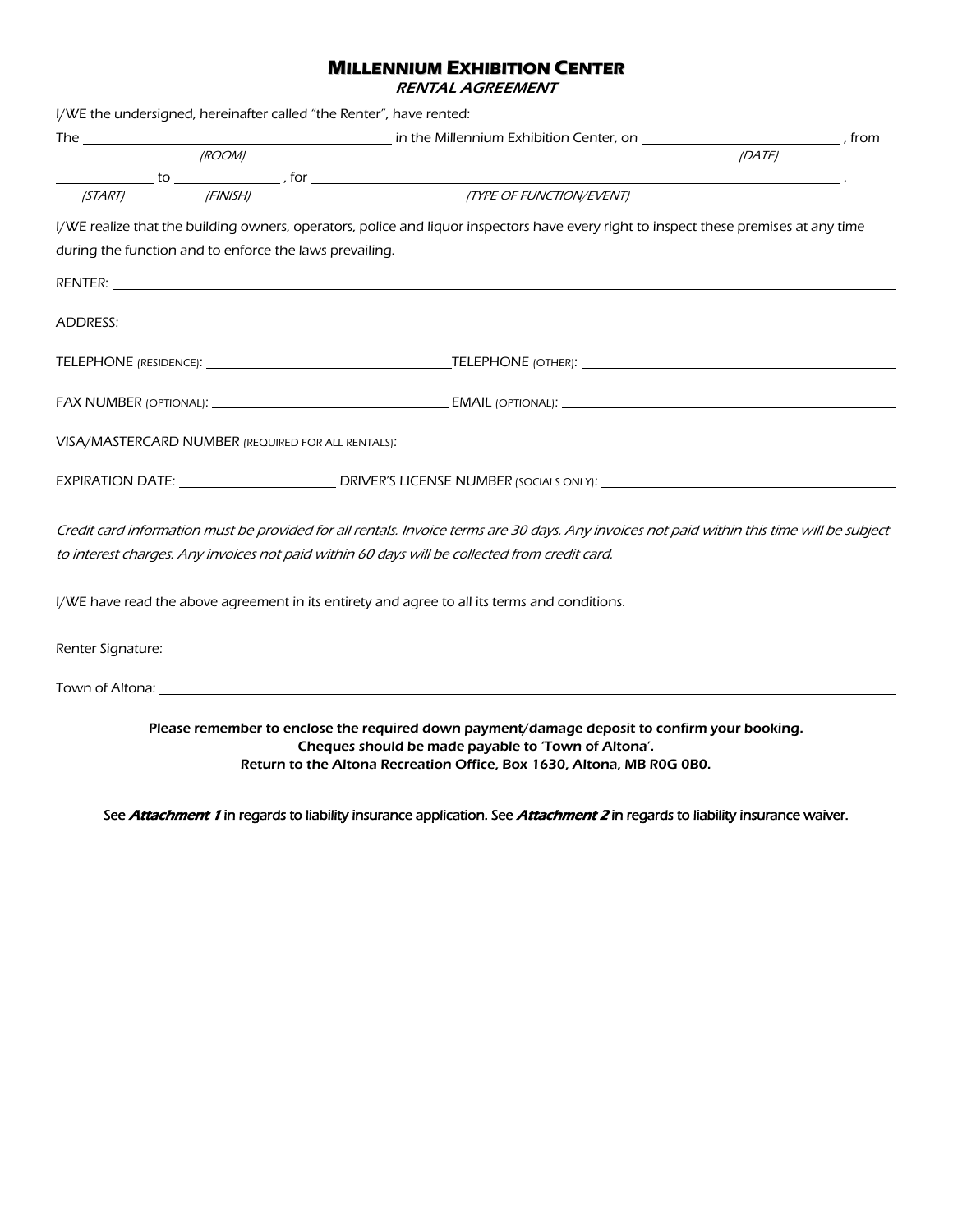#### ATTACHMENT 1

#### **(herein called "MUNICIPALITY")**

#### OUTSIDE USER POLICY: APPLICATION FOR USE OF MUNICIPAL FACILITIES – PART 1

#### **INTRODUCTION**

The purpose of this Outside User Policy/Application is to manage and reduce the risk of injury to persons using municipal facilities or grounds. The municipality ("MUNICIPALITY") acknowledges that municipal facilities are an integral part of the community. It is to the benefit of the individual / group wishing to use municipal property to take all reasonable steps to reduce the risk of such injury. MUNICIPALITY therefore requires that you (the outside user/applicant, herein called APPLICANT) demonstrate to the satisfaction of MUNICIPALITY that there will be sufficient controls in place to follow the conditions of the permit and to prevent foreseeable harm or property damage related to activities at the event. MUNICIPALITY has developed this Outside User Policy in order to:

- Establish rules for the use and operation of municipal facilities by outside individuals and user groups.
- Promote safe, responsible use of these facilities.
- Reduce the risk of injuries/property damage and subsequent liability risk.

Even small groups holding low-risk functions such as meetings, conferences, 75<sup>th</sup> birthdays, wedding showers, hall-walkers, square dancing and similar functions may be vulnerable to lawsuits for injuries that arise out of their activities. User groups and their organizers are not covered under the municipality's liability insurance, and should therefore obtain liability insurance for their activities, or confirm with their insurance broker that they are covered under their home-owners insurance policy.

Individuals or groups running organized or higher risk activities involving arenas or athletic field(s) for sports, or sponsoring an event/function where tickets are sold, involving alcohol, or where attendance exceeds 150 persons, face greater risk and should therefore ensure they have liability insurance coverage to protect themselves from lawsuits for injuries (a minimum of \$2,000,000 coverage is recommended).

Various outside groups may have access to liability insurance from their parent organizations such as Sport Manitoba, Boy Scouts, Girl Guides etc. and should confirm for themselves whether such insurance exists for them. An alternate source of liability insurance is available through the MUNICIPALITY.

APPLICANTS will not be permitted use of facilities unless they accept the Conditions printed herein. APPLICANT/permit holder hereby agrees to indemnify and save **MUNICIPALITY** harmless from all claims arising from the event/function.

#### **CONDITIONS**

- 1. The building/facility will be available for use only upon presentation of this permit to the municipal representative in charge.
- 2. The building/facility is to be used only on the date or dates, and hours, and for the purpose specified.
- 3. If a program requires the use of more than one site **APPLICANT** must provide one adult supervisor for each site in use.
- 4. The members of any group or organization or spectators while in or on a municipal facility must be under the immediate supervision and control of a competent and trustworthy adult who will undertake personally to be responsible to the municipal representative for the due observance of the requirements of the **MUNICIPALITY**. The name(s) of the supervising adults(s) must be entered on the application for permit.
- 5. Buildings/facilities shall not be used for private gain except if specifically approved under this permit.
- 6. No liquor is to be brought onto, served and/or consumed on the premises without specific approval of the municipality and an occasional permit from the Manitoba Liquor Control Commission.
- 7. Non-alcoholic beverages and food may only be brought into the building/facility with the permission of the supervisor and may only be served in designated areas.
- 8. Glass bottles or containers may not be brought into auditorium/pool areas.
- 9. The times listed on the permit are the times in which participants can enter the building/facility and must be completely clear of the building.
- 10. All aisles and exits must be kept clear.
- 11. Aisles must be maintained as shown on auditorium seating plans.
- 12. Without written permission from the director of buildings/designate, no structure or apparatus should be placed upon or be erected on municipal property (permission indicated on this permit).
- 13. Municipal Equipment cannot be used without permission (indicated on this permit).

#### 14. SMOKING IS STRICTLY PROHIBITED IN ALL MUNICIPAL BUILDINGS.

- 15. Organizations granted continued use of facilities, must give one week's notice in writing before the date of discontinuance. MUNICIPALITY, however, reserves the right to discontinue any permit on short notice.
- 16. Permits are not transferable.
- 17. APPLICANT/permit holder will protect, indemnify and save harmless MUNICIPALITY, its servants or agents, of and from all claims for damages that may arise out of the use of buildings/facilities/grounds by APPLICANT/perm
- 18. APPLICANT/permit holder shall be responsible for any loss or damage to the building or equipment resulting from use by him or any other persons whomsoever covered by the permit. A certificate by the Director of Buildin APPLICANT/permit holder shall pay the amount of such loss or damage upon demand being made on him by the Chief Administrative Officer/designate of MUNICIPALITY.
- 19. Immediately following each event, the municipal representative shall inspect the facilities used for evidence of damage or improper use. APPLICANT/permit holder should accompany the municipal representative where possible, during this inspection and sign the permit checklist form.
- 20. Appropriate footwear must be worn in facilities used for sports activities.
- 21. Permits are subject to all bylaws of the MUNICIPALITY and regulations thereunder governing the use of public buildings in said MUNICIPALITY.
- 22. Improper use of municipal property, for the use of which a permit has been granted, will result in immediate cancellation of the permit.
- 23. No admittance charge shall be made or tickets sold in advance, or a collection of any kind taken, unless the intention to make such charges, sell such tickets, or take a collection is stated on the application for permit, and is approved, or is a normal part of the event being held.
- 24. Permission to use municipal facilities does not carry with it the right to use any moveable apparatus in the facility. Special application must be made for the privilege. Specific use shall be shown on the permit.

#### Please complete Application for Use of Municipal Facilities – Part 2 on next page.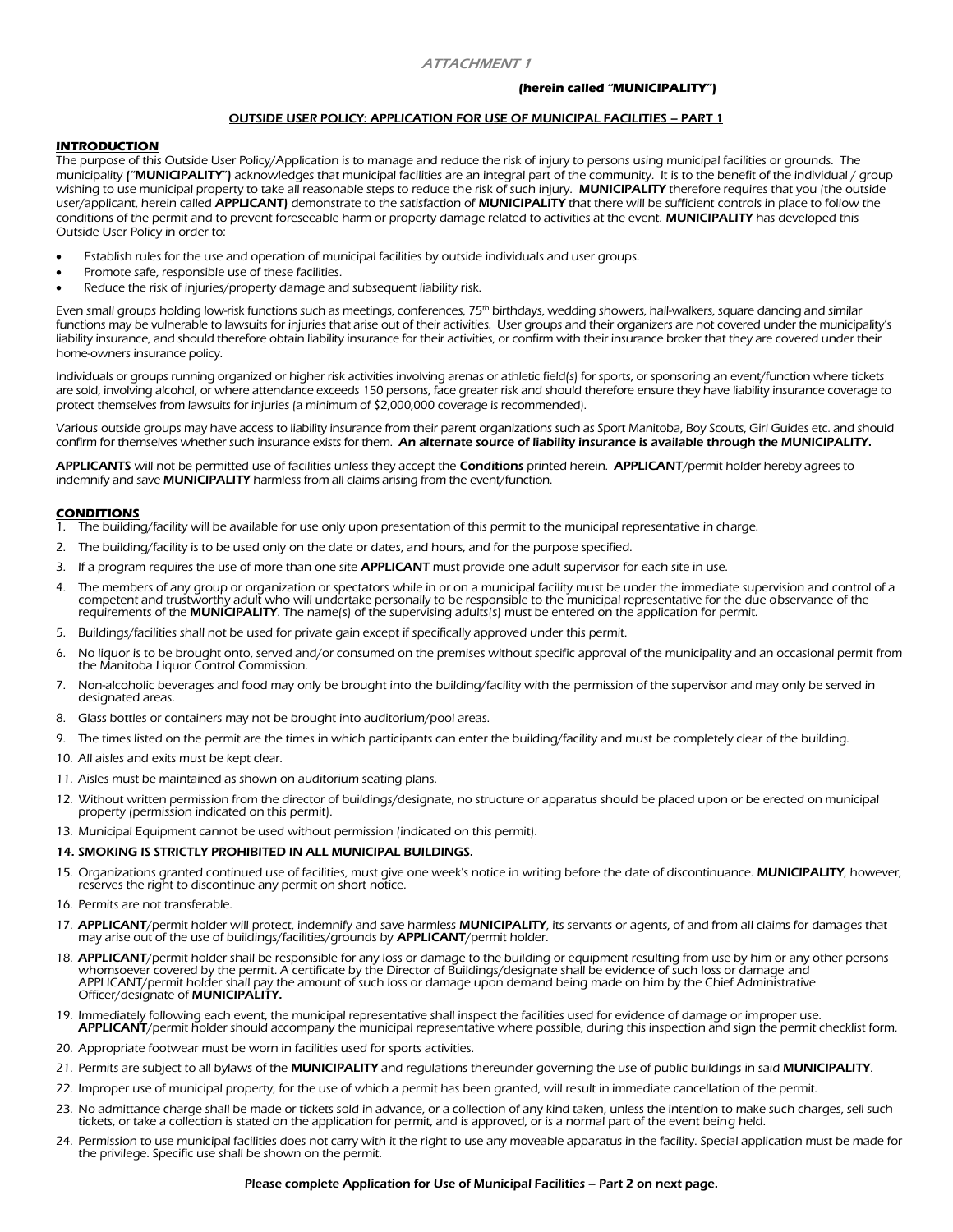## **PERMIT**

|                                                                                                                                                                                                                                                                                                                          | <b>PLEASE PRINT</b>                                                                                                                                                                                              |  |  |
|--------------------------------------------------------------------------------------------------------------------------------------------------------------------------------------------------------------------------------------------------------------------------------------------------------------------------|------------------------------------------------------------------------------------------------------------------------------------------------------------------------------------------------------------------|--|--|
| MUNICIPALITY: <b>Andrew Structure Control</b>                                                                                                                                                                                                                                                                            | <b>FACILITY:</b>                                                                                                                                                                                                 |  |  |
|                                                                                                                                                                                                                                                                                                                          |                                                                                                                                                                                                                  |  |  |
|                                                                                                                                                                                                                                                                                                                          |                                                                                                                                                                                                                  |  |  |
|                                                                                                                                                                                                                                                                                                                          |                                                                                                                                                                                                                  |  |  |
|                                                                                                                                                                                                                                                                                                                          |                                                                                                                                                                                                                  |  |  |
|                                                                                                                                                                                                                                                                                                                          |                                                                                                                                                                                                                  |  |  |
|                                                                                                                                                                                                                                                                                                                          |                                                                                                                                                                                                                  |  |  |
|                                                                                                                                                                                                                                                                                                                          |                                                                                                                                                                                                                  |  |  |
|                                                                                                                                                                                                                                                                                                                          |                                                                                                                                                                                                                  |  |  |
|                                                                                                                                                                                                                                                                                                                          |                                                                                                                                                                                                                  |  |  |
| REQUIREMENTS (FACILITIES/EQUIPMENT)                                                                                                                                                                                                                                                                                      |                                                                                                                                                                                                                  |  |  |
|                                                                                                                                                                                                                                                                                                                          |                                                                                                                                                                                                                  |  |  |
| $\Box$ TYPE & QUANTITY OF EQUIPMENT, IF REQUIRED:                                                                                                                                                                                                                                                                        |                                                                                                                                                                                                                  |  |  |
|                                                                                                                                                                                                                                                                                                                          |                                                                                                                                                                                                                  |  |  |
|                                                                                                                                                                                                                                                                                                                          |                                                                                                                                                                                                                  |  |  |
| <b>LIABILITY INSURANCE</b>                                                                                                                                                                                                                                                                                               | <b>RENTAL/OTHER FEES</b>                                                                                                                                                                                         |  |  |
| $\Box$ Applicant has and will provide Confirmation of liability insurance.                                                                                                                                                                                                                                               | 1. Use of Facilities                                                                                                                                                                                             |  |  |
| $-Or-$                                                                                                                                                                                                                                                                                                                   | 2. Caretaker<br>3. Security                                                                                                                                                                                      |  |  |
| $\Box$ Coverage required by user, see Chart on next page.                                                                                                                                                                                                                                                                | 4. Liability Insurance Premium                                                                                                                                                                                   |  |  |
| Premium:                                                                                                                                                                                                                                                                                                                 | <b>Total Amount Due:</b>                                                                                                                                                                                         |  |  |
|                                                                                                                                                                                                                                                                                                                          |                                                                                                                                                                                                                  |  |  |
| This is to certify that (I) (My organization), while occupying said facilities, will provide and be responsible for adequate adult supervision and the security<br>of municipal property and will abide by all rules and regulations as established by the MUNICIPALITY. I (we) agree to pay for any damages incurred to |                                                                                                                                                                                                                  |  |  |
| property and/or equipment and to pay rental fees as outlined. The permit holder (user group) will protect, indemnify, and hold harmless the                                                                                                                                                                              |                                                                                                                                                                                                                  |  |  |
| MUNICIPALITY and its agents from all claims for damages that may arise out of the use of buildings, grounds, or equipment by the permit holder. If<br>liability insurance premium is not indicated above, the permit holder (user group), agrees to obtain his/their own liability insurance for this event.             |                                                                                                                                                                                                                  |  |  |
|                                                                                                                                                                                                                                                                                                                          |                                                                                                                                                                                                                  |  |  |
| Permit Approved by (Facility/Property Designate): Notified the state of the state of the Date Issued (dd/mm/yy): Notified the state of the state of the state of the state of the state of the state of the state of the state                                                                                           |                                                                                                                                                                                                                  |  |  |
|                                                                                                                                                                                                                                                                                                                          |                                                                                                                                                                                                                  |  |  |
|                                                                                                                                                                                                                                                                                                                          | Page 2                                                                                                                                                                                                           |  |  |
|                                                                                                                                                                                                                                                                                                                          | If insurance is applied for above, fax pages 2 and 3 of this form to Western Financial Group Insurance Solutions,<br>Attention: Commercial Service Team at commercialservice@westernfgis.ca or fax 204-957-0678. |  |  |
|                                                                                                                                                                                                                                                                                                                          | Your Municipal office will be invoiced the premium.                                                                                                                                                              |  |  |
|                                                                                                                                                                                                                                                                                                                          |                                                                                                                                                                                                                  |  |  |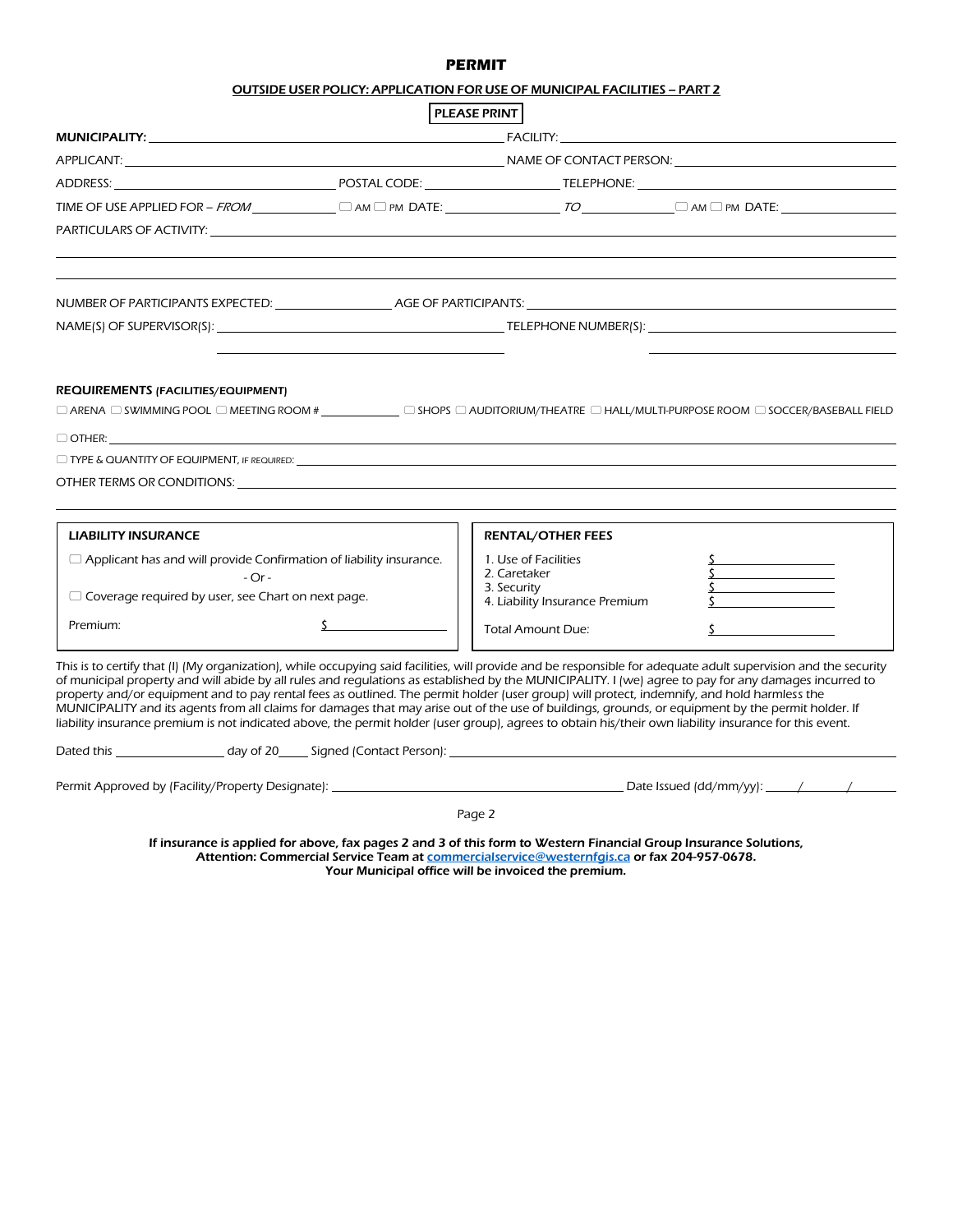#### OUTSIDE USER LIABILITY INSURANCE RATES - \$2,000,000 COMMERCIAL GENERAL LIABILITY **PLEASE CIRCLE APPROPRIATE PREMIUM**

|                                                                            |                                     | <b>Premium</b> |                        |                               |  |
|----------------------------------------------------------------------------|-------------------------------------|----------------|------------------------|-------------------------------|--|
| <b>SPORTS</b>                                                              | <b>Number of Participants</b>       | One Day        | <b>Two Days</b>        | Seasonal                      |  |
| Badminton, Dance Lessons, Horseshoes, Tennis, Curling, Bowling, Skating    | $1 - 25$                            | \$25           | \$50                   | \$75                          |  |
|                                                                            | $26 - 100$                          | \$50           | \$100                  | \$150                         |  |
|                                                                            | $101 - 250$                         | \$75           | \$150                  | \$225                         |  |
|                                                                            | Over 250                            | Refer          | Refer                  | Refer                         |  |
| Baseball, Basketball, Field Hockey, Floor Hockey, Handball, Racquetball,   | $1 - 25$                            | \$50           | \$75                   | \$150                         |  |
| Soccer, Squash, Softball, Volleyball, Swimming with Lifequard, Non-Contact | $26 - 100$                          | \$100          | \$150                  | \$300                         |  |
| Touch/Flag Football, Track and Field                                       | $101 - 250$                         | \$150          | \$225                  | \$450                         |  |
|                                                                            | Over 250                            | Refer          | Refer                  | Refer                         |  |
| Occasional Pool Use                                                        | $1 - 2$ hours                       | \$25           |                        |                               |  |
|                                                                            | Over 2 hours                        | \$50           |                        |                               |  |
| Recreational Non-Contact Ball Hockey                                       | Pick-up - Max. 30 Players           | \$50           | \$75                   | \$100                         |  |
|                                                                            | League                              | Refer          | Refer                  | Refer                         |  |
| <b>Recreational Non-Contact Ice Hockey</b>                                 | Season - September - April          |                | Season - May - August  |                               |  |
| Adult Pickup - Max. 30 players                                             | \$125                               |                | \$100                  |                               |  |
| Adult League                                                               | \$225/team                          |                | Refer                  |                               |  |
| <b>Adult Tournaments - Non-Contact Only</b>                                | Up to 8 teams                       |                | \$250                  |                               |  |
|                                                                            | $9 - 16$ teams                      |                | \$375                  |                               |  |
| One time recreational adult hockey                                         | $1 - 30$ players                    |                | $$25$ (max. 1.5 hours) |                               |  |
| One time recreational skating                                              | $1 - 25$ participants               |                | $$25$ (max. 1.5 hours) |                               |  |
| <b>No Sticks or Pucks</b>                                                  | 26 - 100 participants               |                | \$35 (max. 1.5 hours)  |                               |  |
|                                                                            | 101 - 250 participants              |                | \$75 (max. 1.5 hours)  |                               |  |
| <b>Beer Garden</b> – applicable to sporting events only                    | $1 - 100$ participants              |                | \$100/day              |                               |  |
|                                                                            | $101 - 250$ participants            |                | \$150/day              |                               |  |
|                                                                            | 251 - 500 participants              |                | \$200/day              |                               |  |
|                                                                            | Over 500                            |                |                        | Refer                         |  |
|                                                                            | Number of<br>Participants/Attendees | <b>Premium</b> |                        |                               |  |
| <b>MEETINGS &amp; OTHER EVENTS</b>                                         |                                     | Day            | $2 - 3$ Days           | Over 3<br>Days or<br>Seasonal |  |
| No Alcohol:                                                                | $1 - 25$                            | \$25           | \$50                   | \$75                          |  |
| Examples: Arts & Crafts, Socials, Weddings, Church Meetings, Rummage       | $26 - 100$                          | \$50           | \$100                  | \$150                         |  |
| Sales, Prenatal Classes, Seniors Group Meetings, Family Reunions, Teas,    | $101 - 250$                         | \$100          | \$200                  | \$300                         |  |
| Homecomings, Birthday and Anniversary Parties                              | $251 - 500$                         | \$150          | \$300                  | \$500                         |  |
|                                                                            | Over 500                            | Refer          | Refer                  | Refer                         |  |
| With Alcohol, Add to above premiums:                                       | $1 - 15$                            | \$75           | \$150                  | \$225                         |  |
|                                                                            | $26 - 500$                          | \$125          | \$250                  | \$375                         |  |
|                                                                            | Over 500                            | Refer          | Refer                  | Refer                         |  |

Page 3

If insurance is applied for above, fax pages 2 and 3 of this form to Western Financial Group Insurance Solutions, Attention: Commercial Service Team at <u>commercialservice@westernfgis.ca</u> or fax 204-957-0678. Your Municipal office will be invoiced the premium.